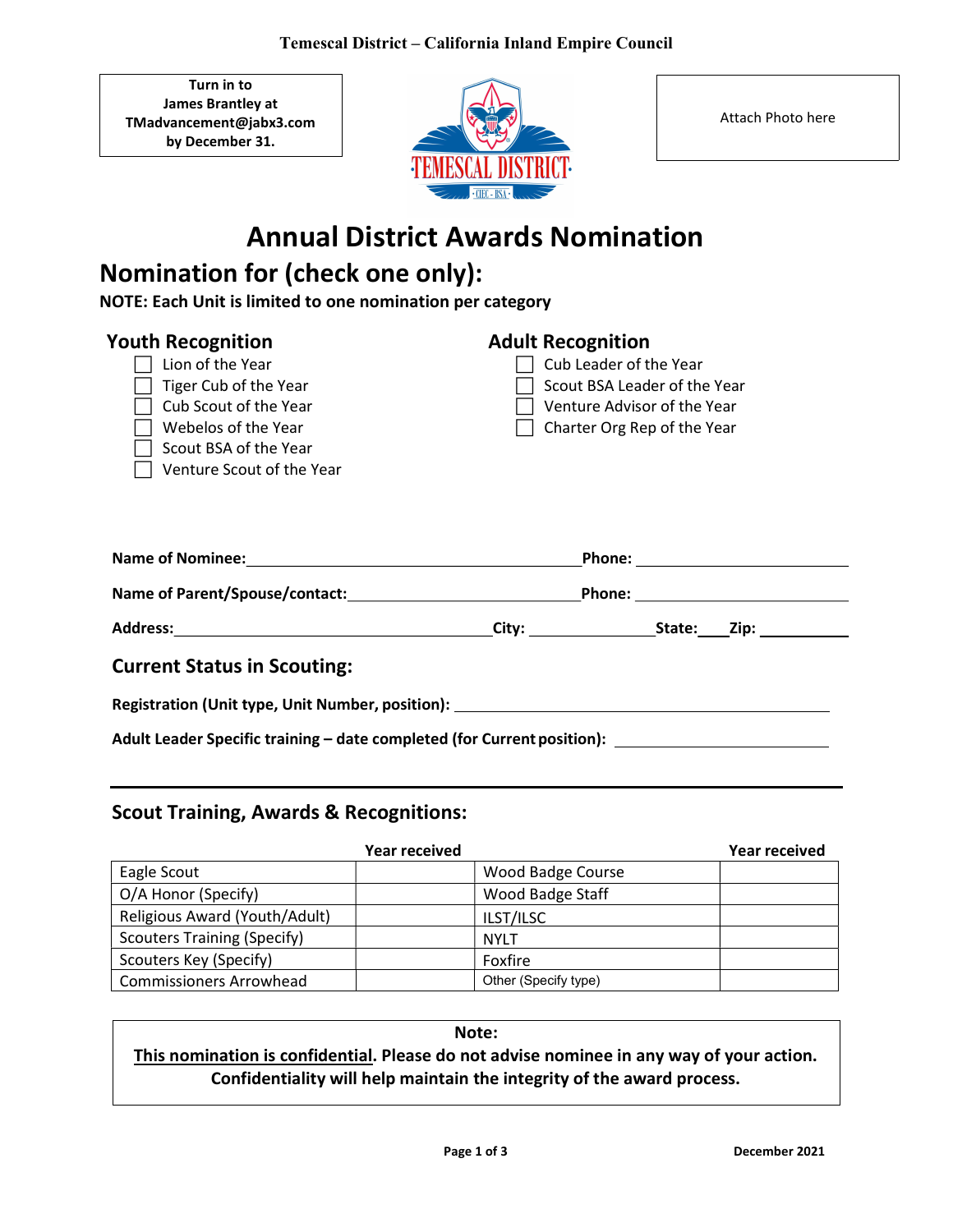Name of Nominee:

Other service to Scouting; Positions held. Past and present.

Other affiliations/achievements outside of Scouting. Past and present including Community, business, professional, civic, religious, educational, fraternal, etc.

List three adjectives that describe this individual:

Give a personal example of an experience where you saw their excellence in action. This can be one specific incident, or a description of an overall ability or trait:

List specific ways that this Scout's/Scouter's participation has benefitted your Unit/District:

| Nomination submitted by: Nomination submitted by: | Date:         |
|---------------------------------------------------|---------------|
| <b>Email address:</b>                             | <b>Phone:</b> |
| <b>Relationship to nominee:</b>                   |               |